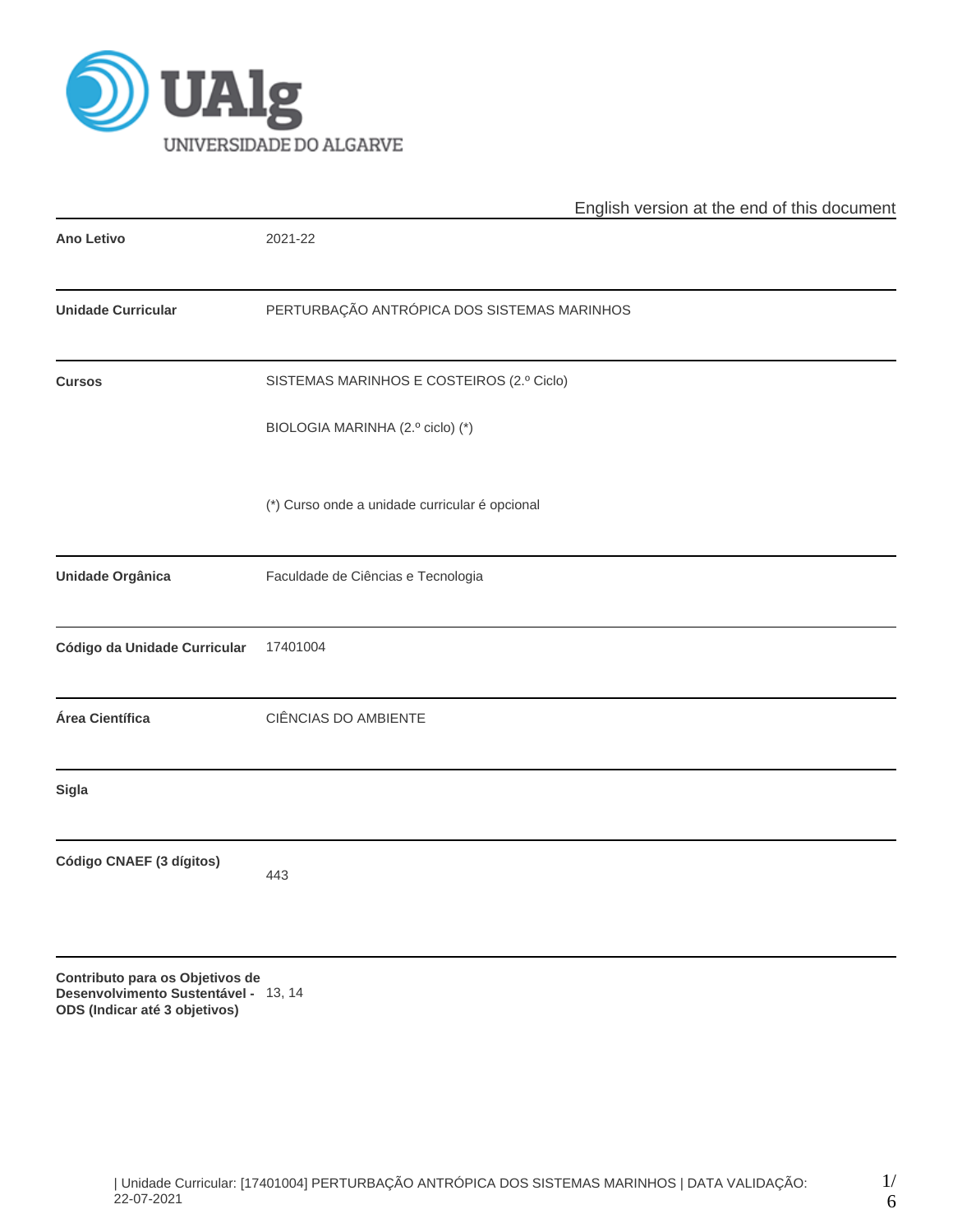

| Línguas de Aprendizagem    | Inglês                          |
|----------------------------|---------------------------------|
| Modalidade de ensino       | Presencial                      |
| <b>Docente Responsável</b> | Alexandra Maria Francisco Cravo |

| <b>TIPO DE AULA</b><br><b>I DOCENTE</b> |               | <b>TURMAS</b>     | <b>TOTAL HORAS DE CONTACTO (*)</b> |  |  |
|-----------------------------------------|---------------|-------------------|------------------------------------|--|--|
| Maria Angela Pereira Serafim            | חד ה- ס<br>U. | T1: TP1: :S1: LO1 | 15T: 8TP: 1S:                      |  |  |

\* Para turmas lecionadas conjuntamente, apenas é contabilizada a carga horária de uma delas.

| <b>ANO</b> | <b>PERIODO DE FUNCIONAMENTO*</b> | <b>HORAS DE CONTACTO</b> | <b>HORAS TOTAIS DE TRABALHO</b> | <b>ECTS</b> |
|------------|----------------------------------|--------------------------|---------------------------------|-------------|
| -10        | ا ب                              | 15T; 8TP; 1S; 1O         | 78                              |             |

\* A-Anual;S-Semestral;Q-Quadrimestral;T-Trimestral

# **Precedências**

Sem precedências

# **Conhecimentos Prévios recomendados**

Seria desejável que os alunos já tenham tido algumas noções de poluição marinha e de introdução à ecotoxicologia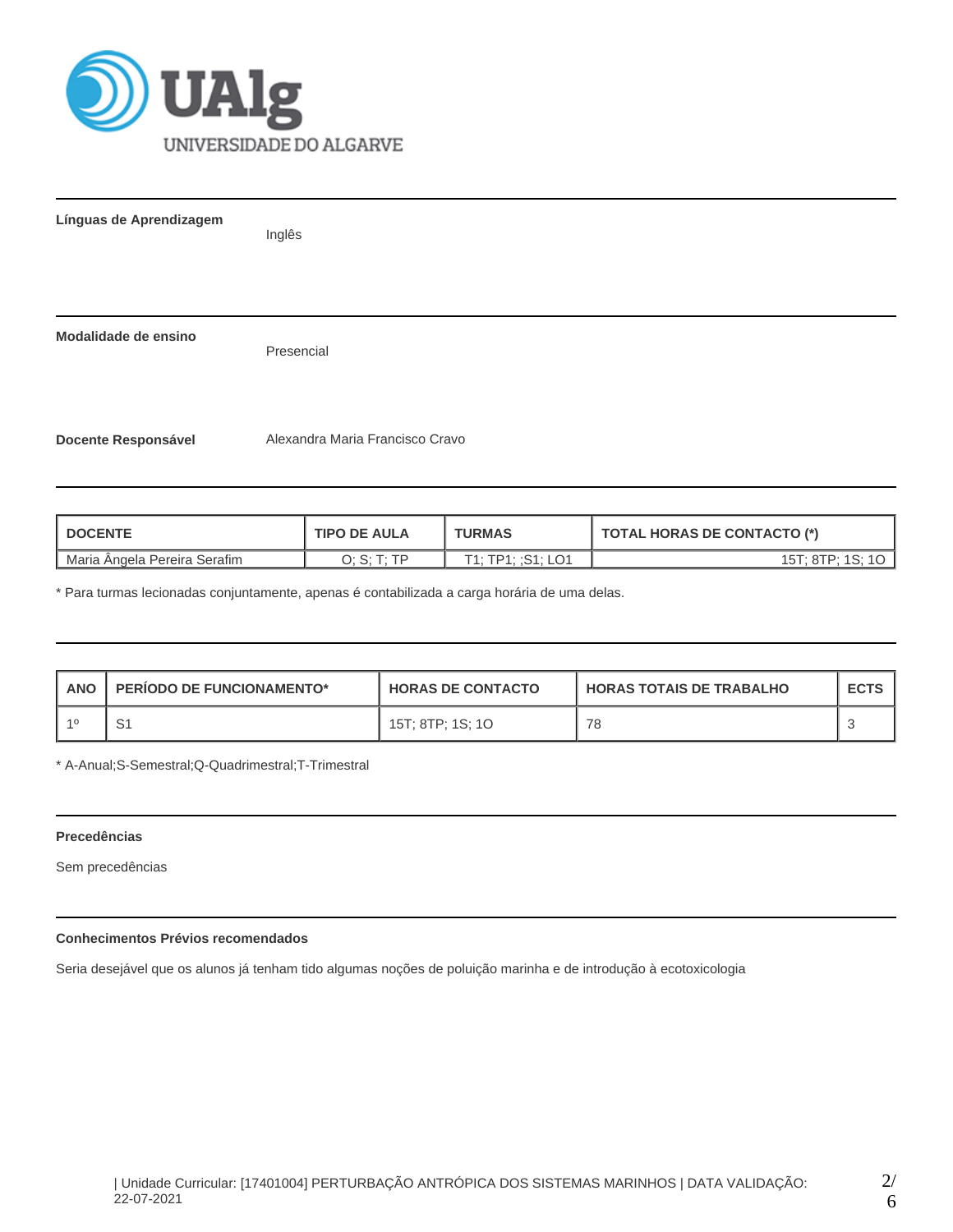

#### **Objetivos de aprendizagem (conhecimentos, aptidões e competências)**

Esta unidade curricular tem como principal objetivo fornecer uma visão sistémica, e transversal da presença, transporte e destino de contaminantes tradicionais e emergentes no meio marinho. Para atingir este objetivo principal esta unidade pretende i) dar a conhecer as principais perturbações antrópicas que o homem tem vindo a provocar no meio marinho, ii) apresentar modelos de acumulação e biodegradação dessa contaminantes no biota, e iii) conhecer os efeitos que as alterações globais podem vir a ter na potencialização dos efeitos da presença de misturas de contaminantes no meio marinho e iv) desenvolver o espírito critico com base em conhecimentos científicos adquiridos ao longo da unidade curricular.

#### **Conteúdos programáticos**

1.Revisão de conceitos anteriores (poluentes tradicionais e emergentes, fontes de poluição importantes). 2. O pilar ambiental da Estratégia Marítima Europeia. 3. Impacto da Mudança Global. 4. Avaliação do estado químico e Potencial Ecológico em vários compartimentos ambientais marinhos. Estratégias de Avaliação da Qualidade (EQS e EQO) e amostradores passivos. 5. Biomarcadores. Biomarcadores de susceptibilidade. Biomarcadores de exposição. Biomarcadores de efeito. 6. Instrumentos de gestão para a avaliação da qualidade dos sistemas marinhos. 7. Avaliação de risco. 8. Índices de qualidade. 9. Aplicação de ômicas (genômica, proteômica e metabolómica) na avaliação do efeito da contaminação

## **Metodologias de ensino (avaliação incluída)**

Os alunos devem fazer um trabalho presencial em Problem Based learning, apresentar um seminário e realizar um exame final.

Os critérios de avaliação são os seguintes

Classificação do trabalho teorico-prático realizado em Problem Based Learning 30%

Classificação do seminário 20% da classificação final

Exame final 50% da classificação final

Classificação final= 0,50 x classificação do exame + 0,20 x classificação do seminário + 0,30 xclassificação do trabalho TP

#### **Bibliografia principal**

European Marine Board (2019). Navigating the future V. Position Paper 20 the European Marine Board, Ostende, Belgium

Penninton S. R.; Dunn, M. J. (2001).Proteomics from protein sequence to function, BIOS Scientific Publishers Ltd.

Nikinmaa, [M](http://store.elsevier.com/authorDetails.jsp?authorId=ELS_1112280). (2014). An Introduction to Aquatic Toxicology, 1st Edition. Academic Press. ISBN: 978012411574

[Amiard-Triquet](http://store.elsevier.com/authorDetails.jsp?authorId=ELS_1168987) C., [Amiard](http://store.elsevier.com/authorDetails.jsp?authorId=ELS_1171893) J. C. [Mouneyrac](http://store.elsevier.com/authorDetails.jsp?authorId=ELS_1171894), C. (2015). Aquatic Ecotoxicology: Advancing Tools for Dealing with Emerging Risks, 1st EditionAcademic Press ISBN :9780128009499

United Nations 2016. World Ocean Assessment. Academic Press New York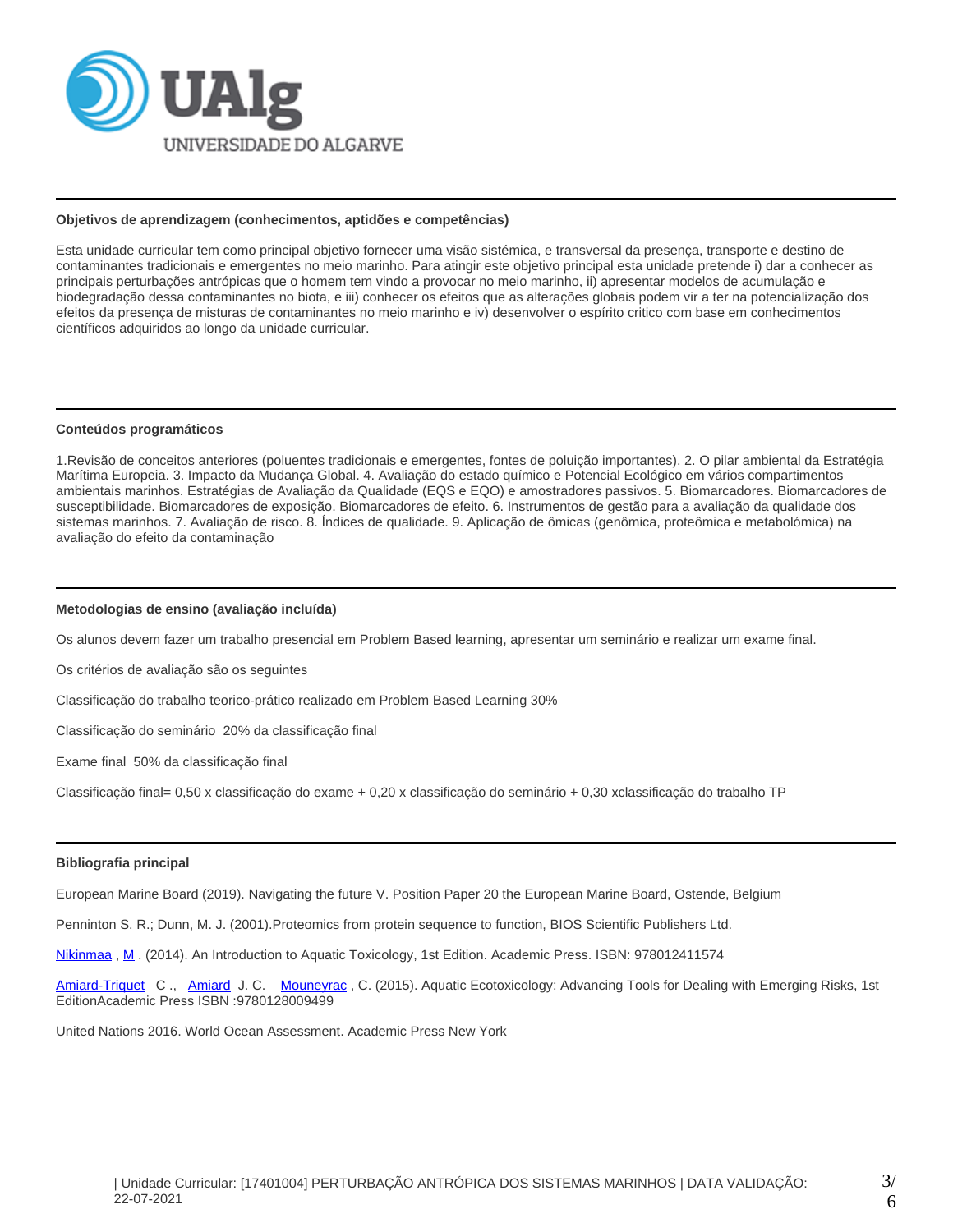

| <b>Academic Year</b>                                                                                   | 2021-22                                                           |  |  |  |  |
|--------------------------------------------------------------------------------------------------------|-------------------------------------------------------------------|--|--|--|--|
| <b>Course unit</b>                                                                                     | ANTHROPIC DISTURBANCES OF MARINE SYSTEMS                          |  |  |  |  |
| <b>Courses</b>                                                                                         | MARINE AND COASTAL SYSTEMS<br>Common Branch<br>MARINE BIOLOGY (*) |  |  |  |  |
|                                                                                                        | (*) Optional course unit for this course                          |  |  |  |  |
| <b>Faculty / School</b>                                                                                | FACULTY OF SCIENCES AND TECHNOLOGY                                |  |  |  |  |
| <b>Main Scientific Area</b>                                                                            |                                                                   |  |  |  |  |
| Acronym                                                                                                |                                                                   |  |  |  |  |
| <b>CNAEF</b> code (3 digits)                                                                           | 443                                                               |  |  |  |  |
| <b>Contribution to Sustainable</b><br><b>Development Goals - SGD</b><br>(Designate up to 3 objectives) | 13, 14                                                            |  |  |  |  |
| Language of instruction                                                                                | English                                                           |  |  |  |  |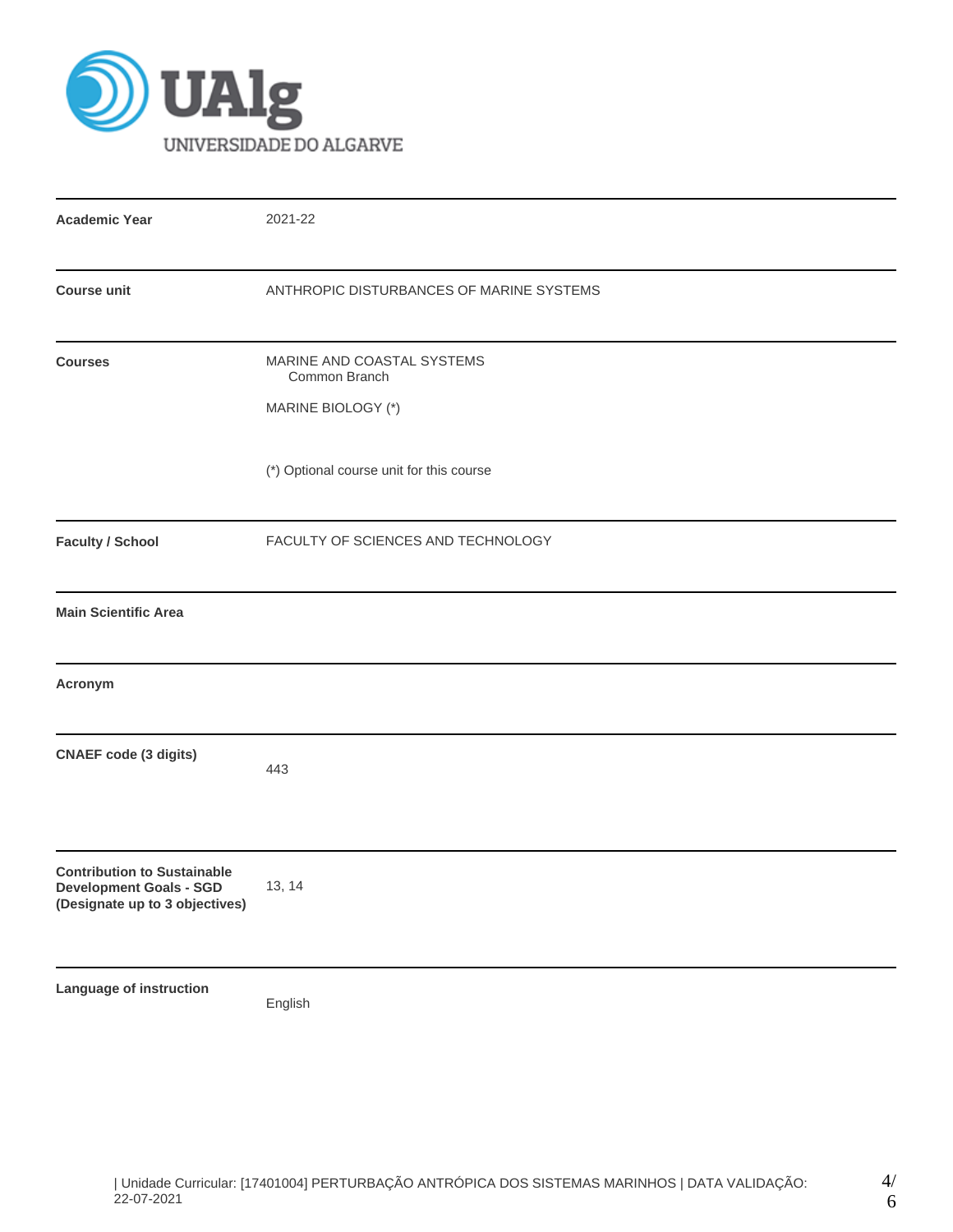

**Teaching/Learning modality**

Presential

**Coordinating teacher** Alexandra Maria Francisco Cravo

| Teaching staff                                                                                        | Туре    | <b>Classes</b>    | Hours (*)                       |
|-------------------------------------------------------------------------------------------------------|---------|-------------------|---------------------------------|
|                                                                                                       | חד ה- ס | T1: TP1: :S1: LO1 | $15T$ $8TP$ $1S$ $1O$<br>. I O. |
| Maria Ângela Pereira Serafim<br>* Ear algonne tought jointly it is only accounted the werkload of ane |         |                   |                                 |

For classes taught jointly, it is only accounted the workload of one.

| Com<br> |                 | ŦБ | וכי | $\tau$  |   | -- | Гоtal                    |
|---------|-----------------|----|-----|---------|---|----|--------------------------|
|         | 14 <sup>r</sup> | Ш٤ | Ш   | Ш<br>IЮ | Ш | ΙЮ | $\overline{\phantom{a}}$ |

T - Theoretical; TP - Theoretical and practical ; PL - Practical and laboratorial; TC - Field Work; S - Seminar; E - Training; OT - Tutorial; O - Other

## **Pre-requisites**

no pre-requisites

## **Prior knowledge and skills**

It would be desirable that students have already had some notions of marine pollution and introduction to ecotoxicology

#### **The students intended learning outcomes (knowledge, skills and competences)**

The main stressors in the marine environment and the processes of transformation of each of these factors are discussed. A review of the main pollutants, including emerging pollutants (drugs, nanoparticles and micro- or nano-plastics), and the effects of these pollutants on marine organisms based on a biomarkers approach will be reviewed. An appraisal shall be carried out to assess the environmental risk of these substances. In the theoretical practical classes will be carried out the risk assessment and different indices of environmental quality based on biomarkers. In the seminars students will be given subjects to be presented by the students. Overall, the syllabus and its organization aim to promote students' autonomy and critical spirit and the integration of theoretical and theoretical-practical concepts, facilitating the achievement of learning objectives